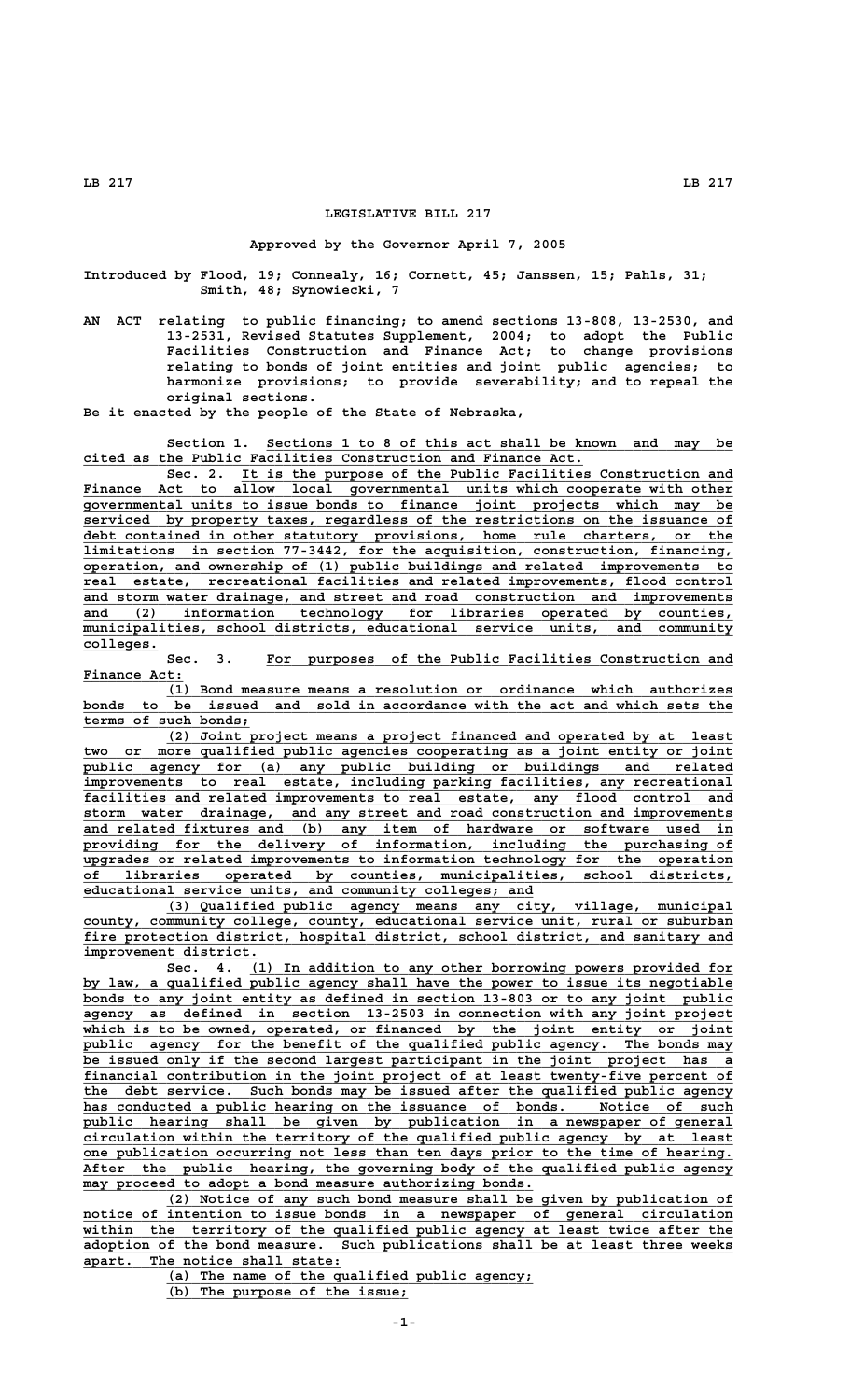**LB 217 LB 217**

 **\_\_\_\_\_\_\_\_\_\_\_\_\_\_\_\_\_\_\_\_\_\_\_\_\_\_\_\_\_\_\_\_\_\_\_\_\_\_ (c) The principal amount of the issue;**

 **\_\_\_\_\_\_\_\_\_\_\_\_\_\_\_\_\_\_\_\_\_\_\_\_\_\_\_\_\_\_\_\_\_\_\_\_\_\_\_\_\_\_\_\_\_\_\_\_\_\_\_\_\_\_\_\_\_\_\_\_\_\_\_\_\_\_\_\_ (d) The amount of annual debt service payment anticipated for the \_\_\_\_\_\_\_\_\_\_\_\_\_\_\_\_\_\_\_\_\_\_\_\_\_\_\_\_\_\_\_\_\_\_\_\_\_\_\_\_\_\_\_\_\_\_\_\_\_\_\_\_\_\_\_\_\_\_\_\_\_\_\_\_\_\_\_\_\_\_\_\_\_\_\_\_\_\_ bonds, which may be stated as an approximation or estimate, and the \_\_\_\_\_\_\_\_\_\_\_\_\_\_\_\_\_\_\_\_\_\_\_\_\_\_\_\_\_\_\_\_\_\_\_\_\_\_\_\_\_\_\_\_\_\_\_\_\_\_\_\_\_\_\_\_ anticipated duration for such debt service payments; and**

 **\_\_\_\_\_\_\_\_\_\_\_\_\_\_\_\_\_\_\_\_\_\_\_\_\_\_\_\_\_\_\_\_\_\_\_\_\_\_\_\_\_\_\_\_\_\_\_\_\_\_\_\_\_\_\_\_\_\_\_\_\_\_\_\_\_\_\_\_ (e) The time and place where a copy of the form of the bond measure \_\_\_\_\_\_\_\_\_\_\_\_\_\_\_\_\_\_\_\_\_\_\_\_\_\_\_\_\_\_\_\_\_\_\_\_\_\_\_\_\_\_\_\_\_\_\_\_\_\_\_\_\_ may be examined for a period of at least thirty days.**

 **\_\_\_\_\_\_\_\_\_\_\_\_\_\_\_\_\_\_\_\_\_\_\_\_\_\_\_\_\_\_\_\_\_\_\_\_\_\_\_\_\_\_\_\_\_\_\_\_\_\_\_\_\_\_\_\_\_\_\_\_\_\_\_\_\_\_\_\_ (3) No election shall be required prior to the issuance of bonds \_\_\_\_\_\_\_\_\_\_\_\_\_\_\_\_\_\_\_\_\_\_\_\_\_\_\_\_\_\_\_\_\_\_\_\_\_\_\_\_\_\_\_\_\_\_\_\_\_\_\_\_\_\_\_\_\_\_\_\_\_\_\_\_\_\_\_\_\_\_\_\_\_\_\_\_\_\_ under the Public Facilities Construction and Finance Act unless, within sixty \_\_\_\_\_\_\_\_\_\_\_\_\_\_\_\_\_\_\_\_\_\_\_\_\_\_\_\_\_\_\_\_\_\_\_\_\_\_\_\_\_\_\_\_\_\_\_\_\_\_\_\_\_\_\_\_\_\_\_\_\_\_\_\_\_\_\_\_\_\_\_\_\_\_\_\_\_\_ days after the first publication of the notice of intention to issue bonds, a** remonstrance petition against the issuance of bonds is filed with the clerk or secretary of the qualified public agency. Such remonstrance petition shall be  $s$ ecretary of the qualified public agency.  **\_\_\_\_\_\_\_\_\_\_\_\_\_\_\_\_\_\_\_\_\_\_\_\_\_\_\_\_\_\_\_\_\_\_\_\_\_\_\_\_\_\_\_\_\_\_\_\_\_\_\_\_\_\_\_\_\_\_\_\_\_\_\_\_\_\_\_\_\_\_\_\_\_\_\_\_\_\_ signed by registered voters of the qualified public agency equal in number to \_\_\_\_\_\_\_\_\_\_\_\_\_\_\_\_\_\_\_\_\_\_\_\_\_\_\_\_\_\_\_\_\_\_\_\_\_\_\_\_\_\_\_\_\_\_\_\_\_\_\_\_\_\_\_\_\_\_\_\_\_\_\_\_\_\_\_\_\_\_\_\_\_\_\_\_\_\_ at least five percent of the number of registered voters of the qualified \_\_\_\_\_\_\_\_\_\_\_\_\_\_\_\_\_\_\_\_\_\_\_\_\_\_\_\_\_\_\_\_\_\_\_\_\_\_\_\_\_\_\_\_\_\_\_\_\_\_\_\_\_\_\_\_\_\_\_\_\_\_\_\_\_\_\_\_\_\_\_\_\_\_\_\_\_\_ public agency at the time the remonstrance petition is filed or at least the** number of signatures listed in subsection (5) of this section for the  **\_\_\_\_\_\_\_\_\_\_\_\_\_\_\_\_\_\_\_\_\_\_\_\_\_\_\_\_\_\_\_\_\_\_\_\_\_\_\_\_\_\_\_\_\_\_\_\_\_\_\_\_\_\_\_\_\_\_\_\_\_\_\_\_\_\_\_\_\_\_\_\_\_\_\_\_\_\_ applicable qualified public agency, whichever is less. If a remonstrance** petition with the necessary number of qualified signatures is timely filed,  **\_\_\_\_\_\_\_\_\_\_\_\_\_\_\_\_\_\_\_\_\_\_\_\_\_\_\_\_\_\_\_\_\_\_\_\_\_\_\_\_\_\_\_\_\_\_\_\_\_\_\_\_\_\_\_\_\_\_\_\_\_\_\_\_\_\_\_\_\_\_\_\_\_\_\_\_\_\_ the question shall be submitted to the voters of the qualified public agency \_\_\_\_\_\_\_\_\_\_\_\_\_\_\_\_\_\_\_\_\_\_\_\_\_\_\_\_\_\_\_\_\_\_\_\_\_\_\_\_\_\_\_\_\_\_\_\_\_\_\_\_\_\_\_\_\_\_\_\_\_\_\_\_\_\_\_\_\_\_\_\_\_\_\_\_\_\_ at a general election or a special election called for the purpose of** approving the bonds proposed to be issued. Any joint project for which bonds  **\_\_\_\_\_\_\_\_\_\_\_\_\_\_\_\_\_\_\_\_\_\_\_\_\_\_\_\_\_\_\_\_\_\_\_\_\_\_\_\_\_\_\_\_\_\_\_\_\_\_\_\_\_\_\_\_\_\_\_\_\_\_\_\_\_\_\_\_\_\_\_\_\_\_\_\_\_\_ are issued in accordance with the procedures of the act shall not require any \_\_\_\_\_\_\_\_\_\_\_\_\_\_\_\_\_\_\_\_\_\_\_\_\_\_\_\_\_\_\_\_\_\_\_\_\_\_\_\_\_\_\_\_\_\_\_\_\_\_\_\_\_\_\_\_\_\_\_\_\_\_\_\_\_\_\_\_\_\_\_\_\_\_\_\_\_\_ other approval or proceeding by the governing body or the voters of the \_\_\_\_\_\_\_\_\_\_\_\_\_\_\_\_\_\_\_\_\_\_\_\_ qualified public agency.**

 **\_\_\_\_\_\_\_\_\_\_\_\_\_\_\_\_\_\_\_\_\_\_\_\_\_\_\_\_\_\_\_\_\_\_\_\_\_\_\_\_\_\_\_\_\_\_\_\_\_\_\_\_\_\_\_\_\_\_\_\_\_\_\_\_\_\_\_\_ (4) No election shall be required for any qualified public agency \_\_\_\_\_\_\_\_\_\_\_\_\_\_\_\_\_\_\_\_\_\_\_\_\_\_\_\_\_\_\_\_\_\_\_\_\_\_\_\_\_\_\_\_\_\_\_\_\_\_\_\_\_\_\_\_\_\_\_\_\_\_\_\_\_\_\_\_\_\_\_\_\_\_\_\_\_\_ not issuing bonds to participate in such joint project unless, within sixty \_\_\_\_\_\_\_\_\_\_\_\_\_\_\_\_\_\_\_\_\_\_\_\_\_\_\_\_\_\_\_\_\_\_\_\_\_\_\_\_\_\_\_\_\_\_\_\_\_\_\_\_\_\_\_\_\_\_\_\_\_\_\_\_\_\_\_\_\_\_\_\_\_\_\_\_\_\_ days after the governing body of the qualified public agency adopts the**  $measure$  approving the interlocal or cooperative agreement related to the joint project, a remonstrance petition is filed with the clerk or secretary of the  **\_\_\_\_\_\_\_\_\_\_\_\_\_\_\_\_\_\_\_\_\_\_\_\_\_\_\_\_\_\_\_\_\_\_\_\_\_\_\_\_\_\_\_\_\_\_\_\_\_\_\_\_\_\_\_\_\_\_\_\_\_\_\_\_\_\_\_\_\_\_\_\_\_\_\_\_\_\_ qualified public agency. Such remonstrance petition shall be signed by \_\_\_\_\_\_\_\_\_\_\_\_\_\_\_\_\_\_\_\_\_\_\_\_\_\_\_\_\_\_\_\_\_\_\_\_\_\_\_\_\_\_\_\_\_\_\_\_\_\_\_\_\_\_\_\_\_\_\_\_\_\_\_\_\_\_\_\_\_\_\_\_\_\_\_\_\_\_ registered voters of the qualified public agency equal in number to at least \_\_\_\_\_\_\_\_\_\_\_\_\_\_\_\_\_\_\_\_\_\_\_\_\_\_\_\_\_\_\_\_\_\_\_\_\_\_\_\_\_\_\_\_\_\_\_\_\_\_\_\_\_\_\_\_\_\_\_\_\_\_\_\_\_\_\_\_\_\_\_\_\_\_\_\_\_\_ five percent of the number of registered voters of the qualified public agency \_\_\_\_\_\_\_\_\_\_\_\_\_\_\_\_\_\_\_\_\_\_\_\_\_\_\_\_\_\_\_\_\_\_\_\_\_\_\_\_\_\_\_\_\_\_\_\_\_\_\_\_\_\_\_\_\_\_\_\_\_\_\_\_\_\_\_\_\_\_\_\_\_\_\_\_\_\_ at the time the remonstrance petition is filed or at least the number of \_\_\_\_\_\_\_\_\_\_\_\_\_\_\_\_\_\_\_\_\_\_\_\_\_\_\_\_\_\_\_\_\_\_\_\_\_\_\_\_\_\_\_\_\_\_\_\_\_\_\_\_\_\_\_\_\_\_\_\_\_\_\_\_\_\_\_\_\_\_\_\_\_\_\_\_\_\_ signatures listed in subsection (5) of this section for the applicable \_\_\_\_\_\_\_\_\_\_\_\_\_\_\_\_\_\_\_\_\_\_\_\_\_\_\_\_\_\_\_\_\_\_\_\_\_\_\_\_\_\_\_\_\_\_\_\_\_\_\_\_\_\_\_\_\_\_\_\_\_\_\_\_\_\_\_\_\_\_\_\_\_\_\_\_\_\_ qualified public agency, whichever is less. If a remonstrance petition with \_\_\_\_\_\_\_\_\_\_\_\_\_\_\_\_\_\_\_\_\_\_\_\_\_\_\_\_\_\_\_\_\_\_\_\_\_\_\_\_\_\_\_\_\_\_\_\_\_\_\_\_\_\_\_\_\_\_\_\_\_\_\_\_\_\_\_\_\_\_\_\_\_\_\_\_\_\_ the necessary number of qualified signatures is timely filed, the question \_\_\_\_\_\_\_\_\_\_\_\_\_\_\_\_\_\_\_\_\_\_\_\_\_\_\_\_\_\_\_\_\_\_\_\_\_\_\_\_\_\_\_\_\_\_\_\_\_\_\_\_\_\_\_\_\_\_\_\_\_\_\_\_\_\_\_\_\_\_\_\_\_\_\_\_\_\_ shall be submitted to the voters of the qualified public agency at a general \_\_\_\_\_\_\_\_\_\_\_\_\_\_\_\_\_\_\_\_\_\_\_\_\_\_\_\_\_\_\_\_\_\_\_\_\_\_\_\_\_\_\_\_\_\_\_\_\_\_\_\_\_\_\_\_\_\_\_\_\_\_\_\_\_\_\_\_\_\_\_\_\_\_\_\_\_\_ election or a special election called for the purpose of approving the \_\_\_\_\_\_\_\_\_\_\_\_\_\_\_\_\_\_\_\_\_\_\_\_\_\_\_\_\_\_\_\_\_\_\_\_\_\_\_\_\_\_\_\_\_\_\_\_\_\_\_\_\_\_\_\_\_\_\_\_\_\_\_\_\_ interlocal or cooperative agreement related to the joint project.**

 **\_\_\_\_\_\_\_\_\_\_\_\_\_\_\_\_\_\_\_\_\_\_\_\_\_\_\_\_\_\_\_\_\_\_\_\_\_\_\_\_\_\_\_\_\_\_\_\_\_\_\_\_\_\_\_\_\_\_\_\_\_\_\_\_\_\_\_\_ (5) The chart in this subsection provides the alternative number of \_\_\_\_\_\_\_\_\_\_\_\_\_\_\_\_\_\_\_\_\_\_\_\_\_\_\_\_\_\_\_\_\_\_\_\_\_\_\_\_\_\_\_\_\_\_\_\_\_\_\_\_\_\_\_\_\_\_\_\_\_\_\_\_\_\_\_\_\_\_\_\_\_\_\_\_\_\_ signatures of registered voters of a qualified public agency which may be used \_\_\_\_\_\_\_\_\_\_\_\_\_\_\_\_\_\_\_\_\_\_\_\_\_\_\_\_\_\_\_\_\_\_\_\_\_\_\_\_\_\_\_\_\_\_\_\_\_\_\_\_\_\_\_\_\_\_\_\_\_\_\_\_\_\_\_\_\_\_\_\_\_\_\_\_\_\_ to submit a remonstrance petition under subsection (3) or (4) of this section. \_\_\_\_\_\_\_\_\_\_\_\_\_\_\_\_\_\_\_\_\_\_\_\_\_\_\_\_\_\_\_\_\_\_\_\_\_\_\_\_\_\_\_\_\_\_\_\_\_\_\_\_\_\_\_\_\_\_\_\_\_\_\_\_\_\_\_\_\_\_\_\_\_\_\_\_\_\_ The classification of counties in section 23-1114.01 applies for purposes of this section. \_\_\_\_\_\_\_\_\_\_\_\_\_**

| Qualified Public Agency                                                          | Number of Signatures |  |
|----------------------------------------------------------------------------------|----------------------|--|
|                                                                                  | of Registered Voters |  |
| City of the Metropolitan Class                                                   | 1500                 |  |
| City of the Primary Class                                                        | 1000                 |  |
| City of the First Class                                                          | 750                  |  |
| City of the Second Class                                                         | 250                  |  |
| Villages                                                                         | 50                   |  |
| Municipal County                                                                 | 1500                 |  |
| Class 7 County                                                                   | 1500                 |  |
| Class 6 County                                                                   | 1000                 |  |
| Class 5 County                                                                   | 750                  |  |
| Class 4 County                                                                   | 500                  |  |
| Class 3 County                                                                   | 250                  |  |
| Class 2 County                                                                   | 100                  |  |
| Class 1 County                                                                   | 50                   |  |
| Class VI School District                                                         | 250                  |  |
| Class V School District                                                          | 1500                 |  |
| Class IV School District                                                         | 1000                 |  |
| Class III School District                                                        | 500                  |  |
| Class II School District                                                         | 250                  |  |
| Class I School District                                                          | 250                  |  |
| Educational Service Unit                                                         | 250                  |  |
| Community College Area                                                           | 1500                 |  |
| Fire Protection District                                                         | 500                  |  |
| Hospital District                                                                | 500                  |  |
| Sanitary and Improvement District                                                | 500                  |  |
| Sec. 5. For joint projects described in subdivision (2) (a) of                   |                      |  |
| 3 of this act, the principal amount of bonds which may be issued by a<br>section |                      |  |
| qualified public agency under the Public Facilities Construction and Finance     |                      |  |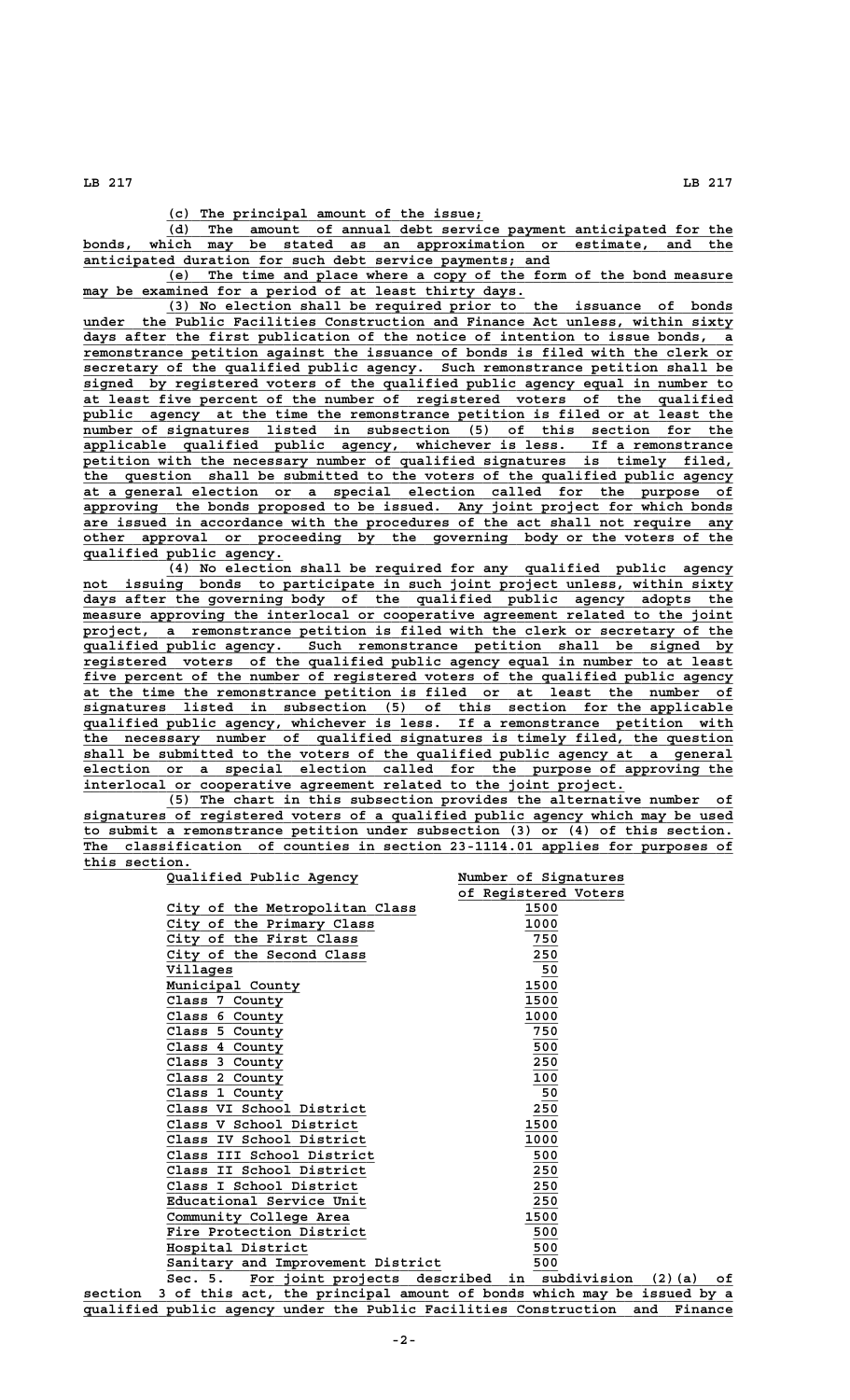## **LB 217 LB 217**

 **\_\_\_\_\_\_\_\_\_\_\_\_\_\_\_\_\_\_\_\_\_\_\_\_\_\_\_\_\_\_\_\_\_\_\_\_\_\_\_\_\_\_\_\_\_\_\_\_\_\_\_\_\_\_\_\_\_\_\_\_\_\_\_\_\_\_\_\_\_\_\_\_\_\_\_\_\_\_ Act shall not exceed five million dollars as to the total principal amount of** such bonds which may be outstanding at any time, and the annual amounts due by  $r$ eason of such bonds from each qualified public agency shall not exceed five percent of the restricted funds of the obligated qualified public agency in  **\_\_\_\_\_\_\_\_\_\_\_\_\_\_\_\_\_\_\_\_\_\_\_\_\_\_\_\_\_\_\_\_\_\_\_\_\_\_\_\_\_\_\_\_\_\_\_\_\_\_\_\_\_\_\_\_\_\_\_\_\_\_\_\_\_\_\_\_\_\_\_\_\_\_\_\_\_\_ the year prior to issuance. The principal amount of bonds of qualified public \_\_\_\_\_\_\_\_\_\_\_\_\_\_\_\_\_\_\_\_\_\_\_\_\_\_\_\_\_\_\_\_\_\_\_\_\_\_\_\_\_\_\_\_\_\_\_\_\_\_\_\_\_\_\_\_\_\_\_\_\_\_\_\_\_\_\_\_\_\_\_\_\_\_\_\_\_\_ agencies in the aggregate issued for any one such joint project shall not \_\_\_\_\_\_\_\_\_\_\_\_\_\_\_\_\_\_\_\_\_\_\_\_\_\_\_\_ exceed five million dollars.**

 **\_\_\_\_\_\_\_\_\_\_\_\_\_\_\_\_\_\_\_\_\_\_\_\_\_\_\_\_\_\_\_\_\_\_\_\_\_\_\_\_\_\_\_\_\_\_\_\_\_\_\_\_\_\_\_\_\_\_ Sec. 6. For joint projects described in subdivision (2)(b) of \_\_\_\_\_\_\_\_\_\_\_\_\_\_\_\_\_\_\_\_\_\_\_\_\_\_\_\_\_\_\_\_\_\_\_\_\_\_\_\_\_\_\_\_\_\_\_\_\_\_\_\_\_\_\_\_\_\_\_\_\_\_\_\_\_\_\_\_\_\_\_\_\_\_\_\_\_\_ section 3 of this act, the principal amount of bonds which may be issued by a \_\_\_\_\_\_\_\_\_\_\_\_\_\_\_\_\_\_\_\_\_\_\_\_\_\_\_\_\_\_\_\_\_\_\_\_\_\_\_\_\_\_\_\_\_\_\_\_\_\_\_\_\_\_\_\_\_\_\_\_\_\_\_\_\_\_\_\_\_\_\_\_\_\_\_\_\_\_ qualified public agency under the Public Facilities Construction and Finance \_\_\_\_\_\_\_\_\_\_\_\_\_\_\_\_\_\_\_\_\_\_\_\_\_\_\_\_\_\_\_\_\_\_\_\_\_\_\_\_\_\_\_\_\_\_\_\_\_\_\_\_\_\_\_\_\_\_\_\_\_\_\_\_\_\_\_\_\_\_\_\_\_\_\_\_\_\_ Act shall not exceed two hundred fifty thousand dollars for cities of the**  $m$ etropolitan and primary classes, one hundred thousand dollars for counties,  **\_\_\_\_\_\_\_\_\_\_\_\_\_\_\_\_\_\_\_\_\_\_\_\_\_\_\_\_\_\_\_\_\_\_\_\_\_\_\_\_\_\_\_\_\_\_\_\_\_\_\_\_\_\_\_\_\_\_\_\_\_\_\_\_\_\_\_\_\_\_\_\_\_\_\_\_\_\_ cities of the first class, school districts, educational service units, and \_\_\_\_\_\_\_\_\_\_\_\_\_\_\_\_\_\_\_\_\_\_\_\_\_\_\_\_\_\_\_\_\_\_\_\_\_\_\_\_\_\_\_\_\_\_\_\_\_\_\_\_\_\_\_\_\_\_\_\_\_\_\_\_\_\_\_\_\_\_\_\_\_\_\_\_\_\_ community colleges, and fifty thousand dollars for cities of the second class** and villages, as to the total principal amount of such bonds which may be  **\_\_\_\_\_\_\_\_\_\_\_\_\_\_\_\_\_\_\_\_\_\_\_\_\_\_\_\_\_\_\_\_\_\_\_\_\_\_\_\_\_\_\_\_\_\_\_\_\_\_\_\_\_\_\_\_\_\_\_\_\_\_\_\_\_\_\_\_\_\_\_\_\_\_\_\_\_\_ outstanding at any time, and the annual amounts due by reason of such bonds \_\_\_\_\_\_\_\_\_\_\_\_\_\_\_\_\_\_\_\_\_\_\_\_\_\_\_\_\_\_\_\_\_\_\_\_\_\_\_\_\_\_\_\_\_\_\_\_\_\_\_\_\_\_\_\_\_\_\_\_\_\_\_\_\_\_\_\_\_\_\_\_\_\_\_\_\_\_ from each qualified public agency shall not exceed five percent of the \_\_\_\_\_\_\_\_\_\_\_\_\_\_\_\_\_\_\_\_\_\_\_\_\_\_\_\_\_\_\_\_\_\_\_\_\_\_\_\_\_\_\_\_\_\_\_\_\_\_\_\_\_\_\_\_\_\_\_\_\_\_\_\_\_\_\_\_\_\_\_\_\_\_\_\_\_\_ restricted funds of the obligated qualified public agency in the year prior to \_\_\_\_\_\_\_\_\_\_\_\_\_\_\_\_\_\_\_\_\_\_\_\_\_\_\_\_\_\_\_\_\_\_\_\_\_\_\_\_\_\_\_\_\_\_\_\_\_\_\_\_\_\_\_\_\_\_\_\_\_\_\_\_\_\_\_\_\_\_\_\_\_\_\_\_\_\_ issuance. The principal amount of bonds of a qualified public agency in the \_\_\_\_\_\_\_\_\_\_\_\_\_\_\_\_\_\_\_\_\_\_\_\_\_\_\_\_\_\_\_\_\_\_\_\_\_\_\_\_\_\_\_\_\_\_\_\_\_\_\_\_\_\_\_\_\_\_\_\_\_\_\_\_\_\_\_\_\_\_\_\_\_\_\_\_\_\_ aggregate issued for any one such joint project shall not exceed two hundred \_\_\_\_\_\_\_\_\_\_\_\_\_\_\_\_\_\_\_\_\_\_\_\_\_\_\_\_\_\_\_\_\_\_\_\_\_\_\_\_\_\_\_\_\_\_\_\_\_\_\_\_\_\_\_\_\_\_\_\_\_\_\_\_\_\_\_\_\_\_\_\_\_\_\_\_\_\_ and fifty thousand dollars for cities of the metropolitan and primary classes** and one hundred thousand dollars for counties, cities of the first class,  **\_\_\_\_\_\_\_\_\_\_\_\_\_\_\_\_\_\_\_\_\_\_\_\_\_\_\_\_\_\_\_\_\_\_\_\_\_\_\_\_\_\_\_\_\_\_\_\_\_\_\_\_\_\_\_\_\_\_\_\_\_\_\_\_\_\_\_\_\_\_\_\_\_\_\_\_\_\_ cities of the second class, villages, school districts, educational service \_\_\_\_\_\_\_\_\_\_\_\_\_\_\_\_\_\_\_\_\_\_\_\_\_\_\_\_\_\_ units, and community colleges.**

Sec. 7. Any qualified public agency which has issued bonds in  **\_\_\_\_\_\_\_\_\_\_\_\_\_\_\_\_\_\_\_\_\_\_\_\_\_\_\_\_\_\_\_\_\_\_\_\_\_\_\_\_\_\_\_\_\_\_\_\_\_\_\_\_\_\_\_\_\_\_\_\_\_\_\_\_\_\_\_\_\_\_\_\_\_\_\_\_\_\_ accordance with the Public Facilities Construction and Finance Act shall levy \_\_\_\_\_\_\_\_\_\_\_\_\_\_\_\_\_\_\_\_\_\_\_\_\_\_\_\_\_\_\_\_\_\_\_\_\_\_\_\_\_\_\_\_\_\_\_\_\_\_\_\_\_\_\_\_\_\_\_\_\_\_\_\_\_\_\_\_\_\_\_\_\_\_\_\_\_\_ and collect taxes on all the taxable property within the territory of the \_\_\_\_\_\_\_\_\_\_\_\_\_\_\_\_\_\_\_\_\_\_\_\_\_\_\_\_\_\_\_\_\_\_\_\_\_\_\_\_\_\_\_\_\_\_\_\_\_\_\_\_\_\_\_\_\_\_\_\_\_\_\_\_\_\_\_\_\_\_\_\_\_\_\_\_\_\_ qualified public agency, in addition to all other taxes, for the purpose of** paying the principal and interest of such bonds as the principal and interest become due. Taxes levied for such purposes shall not be subject to the  **\_\_\_\_\_\_\_\_\_\_\_\_\_\_\_\_\_\_\_\_\_\_\_\_\_\_\_\_\_\_\_\_\_\_\_\_\_\_\_\_\_\_\_\_\_\_\_\_\_\_\_\_\_\_\_\_\_\_\_\_\_\_\_\_\_\_\_\_\_\_\_\_\_\_\_\_\_\_ become due. Taxes levied for such purposes shall not be subject to the \_\_\_\_\_\_\_\_\_\_\_\_\_\_\_\_\_\_\_\_\_\_\_\_\_\_\_\_\_\_\_\_\_\_\_\_\_\_\_\_\_\_\_\_\_\_\_\_\_\_\_\_\_\_\_\_\_\_\_\_\_\_\_\_\_\_\_\_\_\_\_\_\_\_\_\_\_\_ limitations in section 77-3442. The levying of taxes to pay such bonds for \_\_\_\_\_\_\_\_\_\_\_\_\_\_\_\_\_\_\_\_\_\_\_\_\_\_\_\_\_\_\_\_\_\_\_\_\_\_\_\_\_\_\_\_\_\_\_\_\_\_\_\_\_\_\_\_\_\_\_\_\_\_\_\_\_\_\_\_\_\_\_\_\_\_\_\_\_\_ any county shall be subject to the constitutional limitation upon levying \_\_\_\_\_\_\_\_\_\_\_\_\_\_\_\_\_\_ taxes by a county.**

 **\_\_\_\_\_\_\_\_\_\_\_\_\_\_\_\_\_\_\_\_\_\_\_\_\_\_\_\_\_\_\_\_\_\_\_\_\_\_\_\_\_\_\_\_\_\_\_\_\_\_\_\_\_\_\_\_\_\_\_ Sec. 8. The Public Facilities Construction and Finance Act shall be \_\_\_\_\_\_\_\_\_\_\_\_\_\_\_\_\_\_\_\_\_\_\_\_\_\_\_\_\_\_\_\_\_\_\_\_\_\_\_\_\_\_\_\_\_\_\_\_\_\_\_\_\_\_\_\_\_\_\_\_\_\_\_\_\_\_\_\_\_\_\_\_\_\_\_\_\_\_ independent of and in addition to any other provisions of the laws of the** independent of and in addition to any other provisions of the laws of the State of Nebraska or provisions of home rule charters, and bonds may be issued under the act for any purpose authorized in the act even though other  **\_\_\_\_\_\_\_\_\_\_\_\_\_\_\_\_\_\_\_\_\_\_\_\_\_\_\_\_\_\_\_\_\_\_\_\_\_\_\_\_\_\_\_\_\_\_\_\_\_\_\_\_\_\_\_\_\_\_\_\_\_\_\_\_\_\_\_\_\_\_\_\_\_\_\_\_\_\_ provisions of the laws of the State of Nebraska or provisions of home rule \_\_\_\_\_\_\_\_\_\_\_\_\_\_\_\_\_\_\_\_\_\_\_\_\_\_\_\_\_\_\_\_\_\_\_\_\_\_\_\_\_\_\_\_\_\_\_\_\_\_\_\_\_\_\_\_\_\_\_\_\_\_\_\_\_\_\_\_\_\_\_\_\_\_\_\_\_\_ charters may provide for the issuance of bonds for the same or similar** purposes. The act shall not be considered amendatory of or limited by any  **\_\_\_\_\_\_\_\_\_\_\_\_\_\_\_\_\_\_\_\_\_\_\_\_\_\_\_\_\_\_\_\_\_\_\_\_\_\_\_\_\_\_\_\_\_\_\_\_\_\_\_\_\_\_\_\_\_\_\_\_\_\_\_\_\_\_\_\_\_\_\_\_\_\_\_\_\_\_ other provisions of the laws of the State of Nebraska or provisions of home** rule charters, and bonds may be issued under the act without complying with  **\_\_\_\_\_\_\_\_\_\_\_\_\_\_\_\_\_\_\_\_\_\_\_\_\_\_\_\_\_\_\_\_\_\_\_\_\_\_\_\_\_\_\_\_\_\_\_\_\_\_\_\_\_\_\_\_\_\_\_\_\_\_\_\_\_\_\_\_\_\_\_\_\_\_\_\_\_\_ the restrictions or requirements of any other provisions of the laws of the \_\_\_\_\_\_\_\_\_\_\_\_\_\_\_\_\_\_\_\_\_\_\_\_\_\_\_\_\_\_\_\_\_\_\_\_\_\_\_\_\_\_\_\_\_\_\_\_\_\_\_\_\_\_\_\_\_\_\_\_\_\_\_\_\_\_\_\_\_\_\_\_\_\_\_\_\_\_ State of Nebraska or without complying with the restrictions or requirements \_\_\_\_\_\_\_\_\_\_\_\_\_\_\_\_\_\_\_\_\_\_\_\_\_\_\_\_\_\_\_\_\_\_\_\_\_\_\_\_\_\_\_\_\_\_\_\_\_\_\_\_\_\_\_\_\_\_\_\_\_\_\_\_\_\_\_\_\_\_\_\_\_\_\_\_\_\_ of home rule charters. Nothing in the act shall prohibit or limit the \_\_\_\_\_\_\_\_\_\_\_\_\_\_\_\_\_\_\_\_\_\_\_\_\_\_\_\_\_\_\_\_\_\_\_\_\_\_\_\_\_\_\_\_\_\_\_\_\_\_\_\_\_\_\_\_\_\_\_\_\_\_\_\_\_\_\_\_\_\_\_\_\_\_\_\_\_\_ issuance of bonds in accordance with the provisions of other applicable laws \_\_\_\_\_\_\_\_\_\_\_\_\_\_\_\_\_\_\_\_\_\_\_\_\_\_\_\_\_\_\_\_\_\_\_\_\_\_\_\_\_\_\_\_\_\_\_\_\_\_\_\_\_\_\_\_\_\_\_\_\_\_\_\_\_\_\_\_\_\_\_\_\_\_\_\_\_\_ of the State of Nebraska or of home rule charters if the governing body \_\_\_\_\_\_\_\_\_\_\_\_\_\_\_\_\_\_\_\_\_\_\_\_\_\_\_\_\_\_\_\_\_\_\_\_\_\_\_\_\_\_\_\_\_\_\_\_\_\_\_\_\_\_\_\_\_\_\_\_\_\_\_\_\_\_\_\_\_\_\_\_\_\_\_\_\_\_ determines to issue such bonds under such other laws or charter, or otherwise \_\_\_\_\_\_\_\_\_\_\_\_\_\_\_\_\_\_\_\_\_\_\_\_\_\_\_\_\_\_\_\_\_\_\_\_\_\_\_\_\_\_\_\_\_\_ limit the provisions of any home rule charter.**

**Sec. 9. Section 13-808, Revised Statutes Supplement, 2004, is amended to read:**

**13-808. (1) Any joint entity may issue such types of bonds as its governing body may determine subject only to any agreement with the holders of outstanding bonds, including bonds as to which the principal and interest are payable exclusively from all or a portion of the revenue from one or more projects, from one or more revenue-producing contracts, including securities \_\_\_\_\_\_\_\_\_\_\_\_\_\_\_\_\_\_\_\_\_\_\_\_\_\_\_\_\_\_\_\_\_\_\_\_\_\_\_\_\_\_\_\_\_\_\_\_\_ acquired from any person, bonds issued by any qualified public agency under \_\_\_\_\_\_\_\_\_\_\_\_\_\_\_\_\_\_\_\_\_\_\_\_\_\_\_\_\_\_\_\_\_\_\_\_\_\_\_\_\_\_\_\_\_\_\_\_\_\_\_ the Public Facilities Construction and Finance Act, or leases made by the joint entity with any person, including any of those public agencies which are parties to the agreement creating the joint entity, or from its revenue generally or which may be additionally secured by a pledge of any grant, subsidy, or contribution from any person or a pledge of any income or revenue, funds, or money of the joint entity from any source whatsoever or a mortgage or security interest in any real or personal property, commodity, product, or service or interest therein.**

**(2) Any bonds issued by such joint entity shall be issued on behalf of those public agencies which are parties to the agreement creating such joint entity and shall be authorized to be issued for the specific purpose or purposes for which the joint entity has been created. Such specific purposes may include, but shall not be limited to, joint projects authorized by the \_\_\_\_\_\_\_\_\_\_\_\_\_\_\_\_\_\_\_\_\_\_\_\_\_\_\_\_\_\_\_\_ \_\_\_\_\_\_\_\_\_\_\_\_\_\_\_\_\_\_\_\_\_\_\_\_\_\_\_\_\_\_\_\_\_\_\_\_\_\_\_\_\_\_\_\_\_\_\_\_\_\_\_ Public Facilities Construction and Finance Act; solid waste collection, management, and disposal; waste recycling; sanitary sewage treatment and**